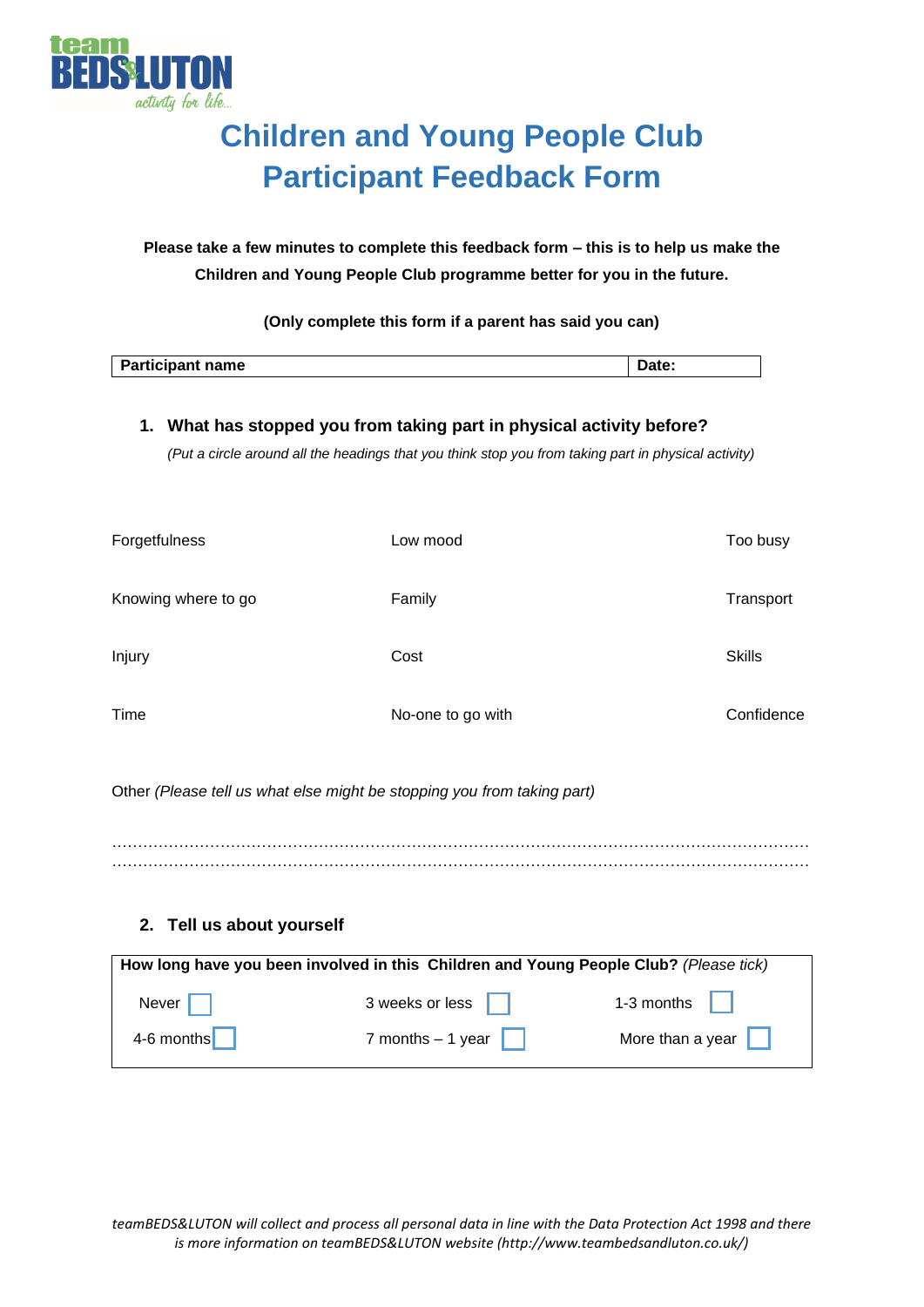

**Why have you chosen to take part? Rank the statements from 1-8, 1 being the most important reason and 8 being the least important reason.**

| Enjoyment         | Personal achievement |  |
|-------------------|----------------------|--|
| Become fitter     | Improve relaxation   |  |
| Try something new | Reduce low mood      |  |
| Make new friends  | Lose weight          |  |

Other *(please tell us any other reasons why you have chosen to take part)*

#### ……………………………………………………………………………………………………..

# **3. Sport and Physical Activity**

| Aside from this Children and Young People Club do you attend any other sports and                                                                                                                                                                             |            |  |  |  |  |
|---------------------------------------------------------------------------------------------------------------------------------------------------------------------------------------------------------------------------------------------------------------|------------|--|--|--|--|
|                                                                                                                                                                                                                                                               | <b>Yes</b> |  |  |  |  |
| physical activity sessions? (Please tick)                                                                                                                                                                                                                     | No         |  |  |  |  |
|                                                                                                                                                                                                                                                               |            |  |  |  |  |
| Yes<br>Would you be interested in joining a local sports club<br>(please tick)<br><b>No</b>                                                                                                                                                                   |            |  |  |  |  |
| If yes, what sports would you like to take part in?                                                                                                                                                                                                           |            |  |  |  |  |
| During the last 7 days, on how many days did you take part in any sport or physical<br>1)<br>activity?<br>$\overline{2}$<br>$\mathbf{0}$<br>6<br>ર<br>2)<br>How much time did you spend doing sport on one of those days?<br>hours per day<br>minutes per day |            |  |  |  |  |
| In total, how much time did you spend taking part in sport and physical activity in the last 7<br>3)<br>days?                                                                                                                                                 |            |  |  |  |  |
| minutes in the last 7 days.                                                                                                                                                                                                                                   |            |  |  |  |  |

*teamBEDS&LUTON will collect and process all personal data in line with the Data Protection Act 1998 and there is more information on teamBEDS&LUTON website (http://www.teambedsandluton.co.uk/)*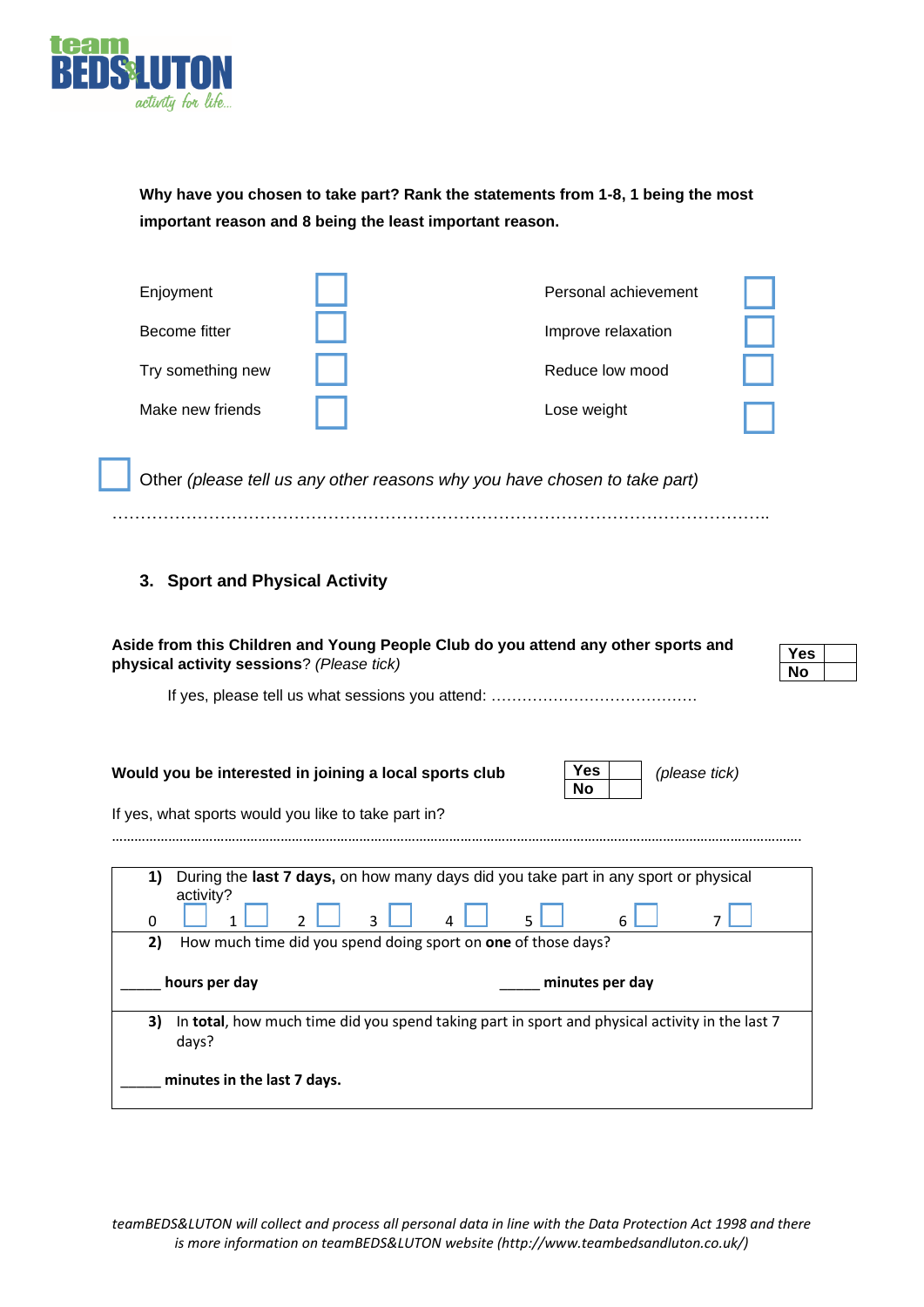

### **4. Safety of sessions**

| 1.  | Do you think the venue is suitable for the activity and sessions?                                                                                                                             |
|-----|-----------------------------------------------------------------------------------------------------------------------------------------------------------------------------------------------|
| Yes | No                                                                                                                                                                                            |
| 2.  | Do you know who to go to if you have a concern or are worried about anything?                                                                                                                 |
| Yes | No                                                                                                                                                                                            |
| 3.  | How do you feel the sessions are organised for your individual ability? (think about how<br>the coaches communicate with you, explain the session and adapt the drills to suit your<br>needs) |
|     |                                                                                                                                                                                               |

# **5. Wellbeing**

**Below are seven statements about thoughts and feelings.** Please mark a cross in the box that best describes how you have been feeling over the last **two weeks**. *(Please put an answer for every statement)*

|                                                    | None of<br>the time | <b>Rarely</b> | Some of<br>the time | <b>Often</b> | All the<br>time |
|----------------------------------------------------|---------------------|---------------|---------------------|--------------|-----------------|
| I've been feeling optimistic about the future      |                     |               |                     |              |                 |
| I've been feeling useful                           |                     |               |                     |              |                 |
| I've been feeling relaxed                          |                     |               |                     |              |                 |
| I've been dealing with my problems well            |                     |               |                     |              |                 |
| I've been thinking clearly                         |                     |               |                     |              |                 |
| I've been feeling close to other people            |                     |               |                     |              |                 |
| I've been able to make up my own mind about things |                     |               |                     |              |                 |

Warwick-Edinburgh Mental Wellbeing Scale (WEMWBS) © NHS Health Scotland, The University of Warwick and University of Edinburgh, 2006, all rights reserved.

Finally, please answer the following four questions about your feelings on aspects of your life. There are no right or wrong answers. **For each question please give an answer on a scale of 0-10, where '0' is "not at all" and '10' is "completely."**

| Question                                                                                   | Answer (please circle) |  |  |  |  |  |  |  |                        |
|--------------------------------------------------------------------------------------------|------------------------|--|--|--|--|--|--|--|------------------------|
| Overall how satisfied are you with your life<br>nowadays?                                  |                        |  |  |  |  |  |  |  | 0 1 2 3 4 5 6 7 8 9 10 |
| Overall, to what extent do you feel that the<br>things you do in your life are worthwhile? |                        |  |  |  |  |  |  |  |                        |

*teamBEDS&LUTON will collect and process all personal data in line with the Data Protection Act 1998 and there is more information on teamBEDS&LUTON website (http://www.teambedsandluton.co.uk/)*